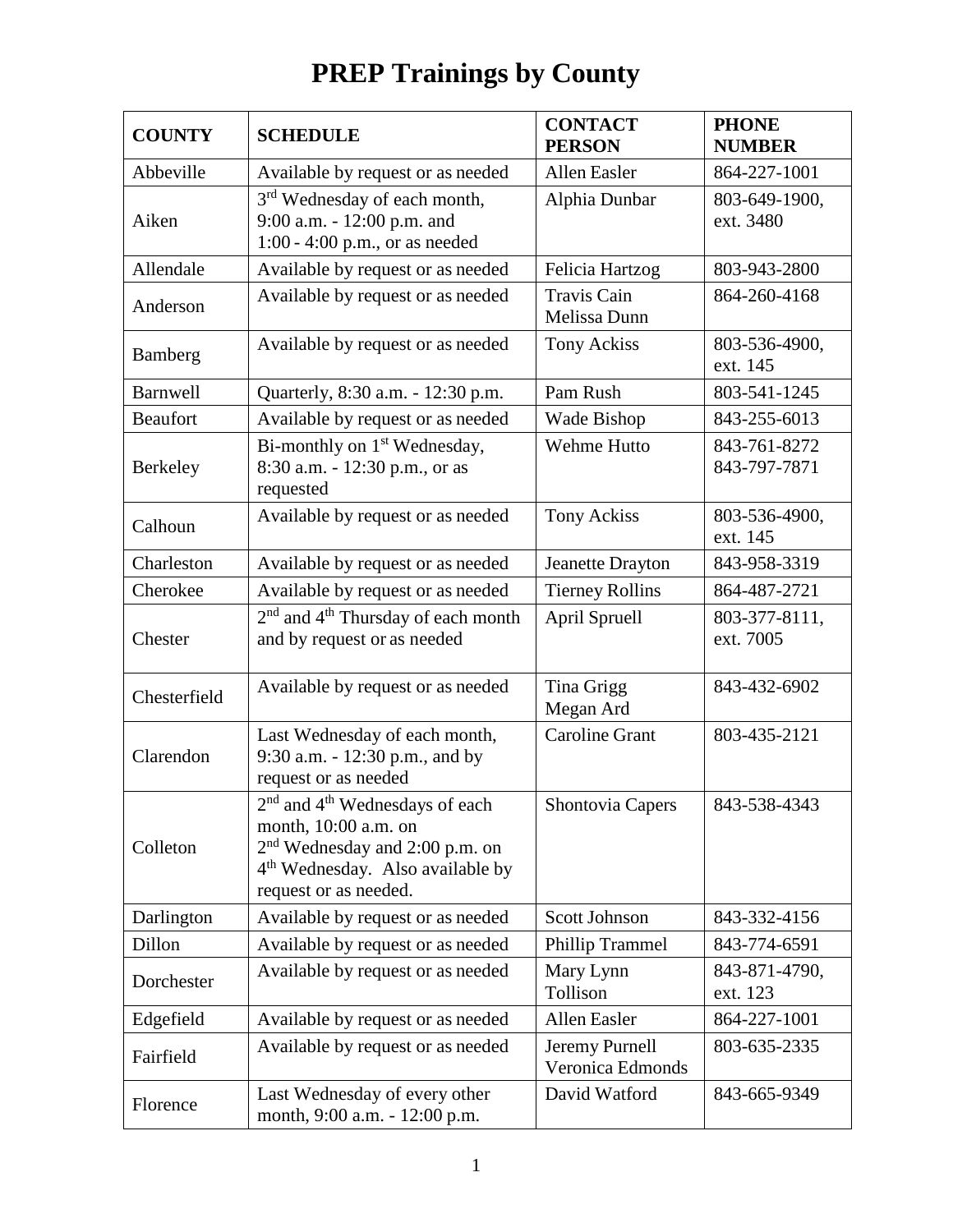## **PREP Trainings by County**

| <b>COUNTY</b> | <b>SCHEDULE</b>                                                                                                        | <b>CONTACT</b><br><b>PERSON</b>    | <b>PHONE</b><br><b>NUMBER</b> |
|---------------|------------------------------------------------------------------------------------------------------------------------|------------------------------------|-------------------------------|
| Georgetown    | Available by request or as needed                                                                                      | David Caruso                       | 843-546-6081,<br>ext. 16      |
| Greenville    | 1 <sup>st</sup> Friday of each month,<br>9:00 a.m. - 12:30 p.m.                                                        | <b>Stephanie Bentley</b>           | 864-467-3065                  |
|               |                                                                                                                        | Amanda Davis                       | 864-467-2744                  |
| Greenwood     | Every other month                                                                                                      | Allen Easler                       | 864-227-1001                  |
| Hampton       | Available by request or as needed                                                                                      | Felicia Hartzog                    | 803-943-2800                  |
| Horry         | Last Tuesday of each month,<br>10:00 a.m. - 2:00 p.m., and<br>additional groups as needed                              | Aleasia Brown                      | 843-365-8884,<br>ext. 272     |
| Jasper        | Available by request or as needed                                                                                      | Nicole Smith                       | 843-726-5996                  |
| Kershaw       | Available by request or as needed                                                                                      | Tina Griggs                        | 843-432-6902                  |
| Lancaster     | Available by request or as needed                                                                                      | Lanisha Stover                     | 803-285-6911                  |
| Laurens       | Available by request or as needed                                                                                      | Marilyn Cromer                     | 864-833-6500                  |
| Lee           | Available by request or as needed                                                                                      | Tina Griggs                        | 803-484-6025                  |
| Lexington     | 2 <sup>nd</sup> Wednesday of each month,<br>9:00 a.m. - 12:00 p.m., and by<br>request or as needed                     | Nicole King                        | 803-726-9392                  |
| Marion        | Available by request or as needed                                                                                      | <b>Phillip Trammel</b>             | 843-423-8292                  |
| Marlboro      | Available by request or as needed                                                                                      | Phillip Trammel                    | 843-479-5683                  |
| McCormick     | Available by request or as needed                                                                                      | Allen Easler                       | 864-227-1001                  |
| Newberry      | 1 <sup>st</sup> Tuesday of each month,<br>9:00 a.m. - 12:30 p.m., and<br>additional times as requested or as<br>needed | <b>Heather Davenport</b>           | 803-276-5690                  |
| Oconee        | Available by request or as needed                                                                                      | <b>Travis Cain</b><br>Melissa Dunn | 864-260-4168                  |
| Orangeburg    | Available by request or as needed                                                                                      | Tony Ackiss                        | 803-536-4900,<br>ext. 145     |
| Pickens       | Available by request or as needed                                                                                      | Jessica Gibson                     | 864-898-5800                  |
| Richland      | 1 <sup>st</sup> Wednesday of each month,<br>9:00 a.m. - 12:00 p.m., and by<br>request or as needed                     | Nicole King                        | 803-726-9392                  |
| Saluda        | 1 <sup>st</sup> Tuesday of each month,<br>9:00 a.m. - 12:30 p.m., and<br>additional times as requested or as<br>needed | <b>Heather Davenport</b>           | 864-445-2968                  |
| Spartanburg   | 3 <sup>rd</sup> Friday of every other month,<br>9:00 a.m. - 1:00 p.m.<br>*registration required*                       | Lauren Hultstrand                  | 864-707-2858                  |